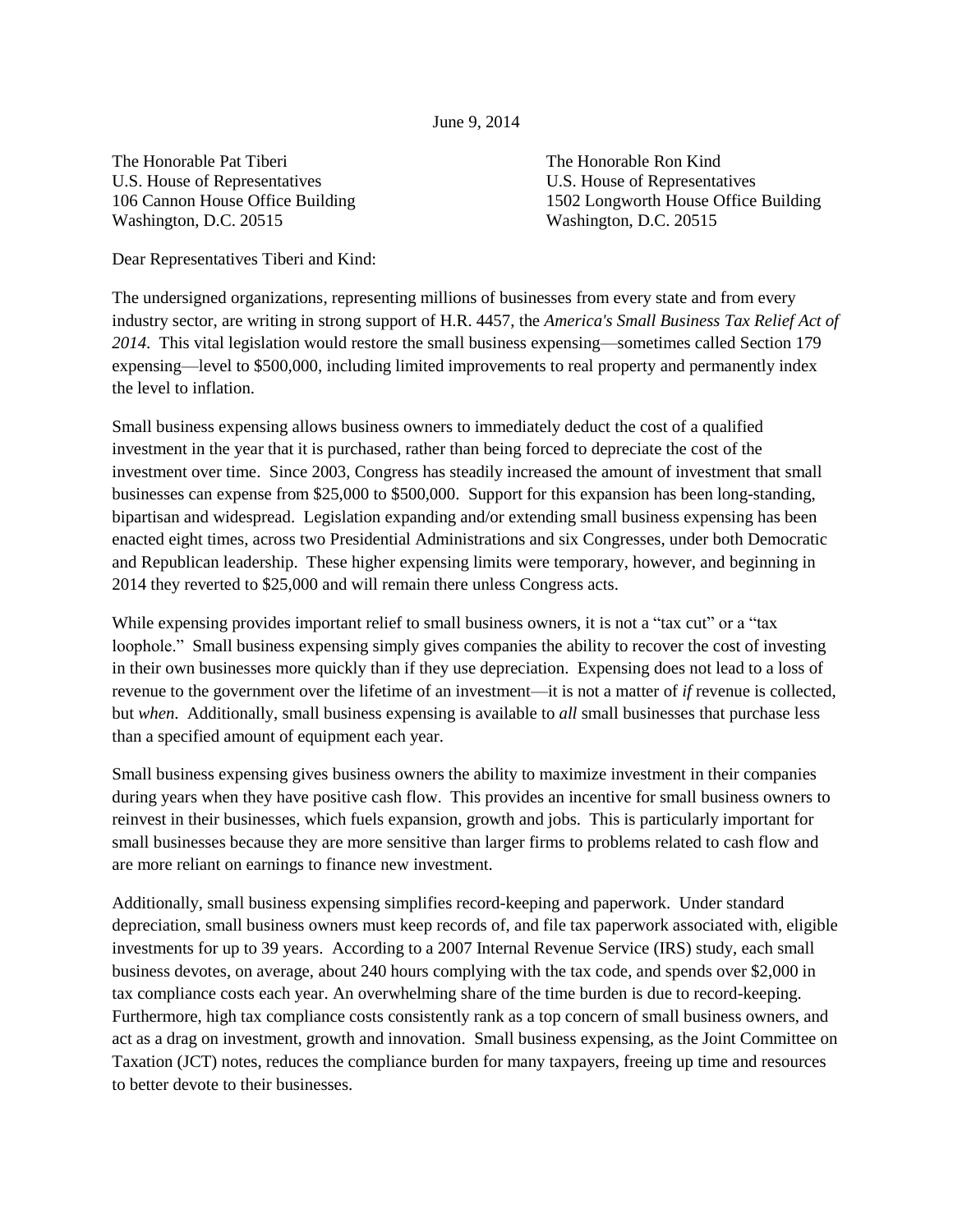The roller-coaster, ad-hoc changes in the level of small business expensing, which have often been enacted retroactively in recent years, has greatly contributed to uncertainty and prevented long-term planning. Making the higher small business expensing limits permanent and predictable would greatly reduce uncertainty and reduce the incidence of tax policy driving business decisions.

Passage of legislation permanently maintaining small business expensing at \$500,000 will increase investment and jobs, reduce complexity and paperwork and alleviate uncertainty. These are critical issues for small businesses, which continue to experience a challenging business climate in the face of a stagnant economic recovery. We thank you for introducing H.R. 4457, the *America's Small Business Tax Relief Act of 2014* and urge all Members of Congress to support this important legislation.

## Sincerely,

Academy of General Dentistry Advanced Medical Technology Association's Emerging Growth Company Council Aeronautical Repair Station Association Agricultural Retailers Association Air Conditioning Contractors of America American Apparel & Footwear Association American Association of Small Property Owners American Composites Manufacturers Association American Council of Engineering Companies American Dental Association American Farm Bureau Federation American Foundry Society American Loggers Council American Moving & Storage Association American Rental Association American Road & Transportation Builders Association American Society of Travel Agents American Sugarbeet Growers Association American Supply Association American Truck Dealers Americans for Tax Reform AMT – The Association For Manufacturing Technology Arizona Small Business Association Associated Builders and Contractors Associated Builders and Contractors - Greater Tennessee Chapter Associated Builders and Contractors Florida East Coast Chapter Associated Builders and Contractors, Rocky Mountain Chapter Associated Equipment Distributors Associated General Contractors Associated Oregon Loggers, Inc. Association of Equipment Manufacturers Association of Pool & Spa Professionals Association of the Wall and Ceiling Industry Auto Care Association Aviation Suppliers Association California Farm Bureau Federation Carolinas Food Industry Council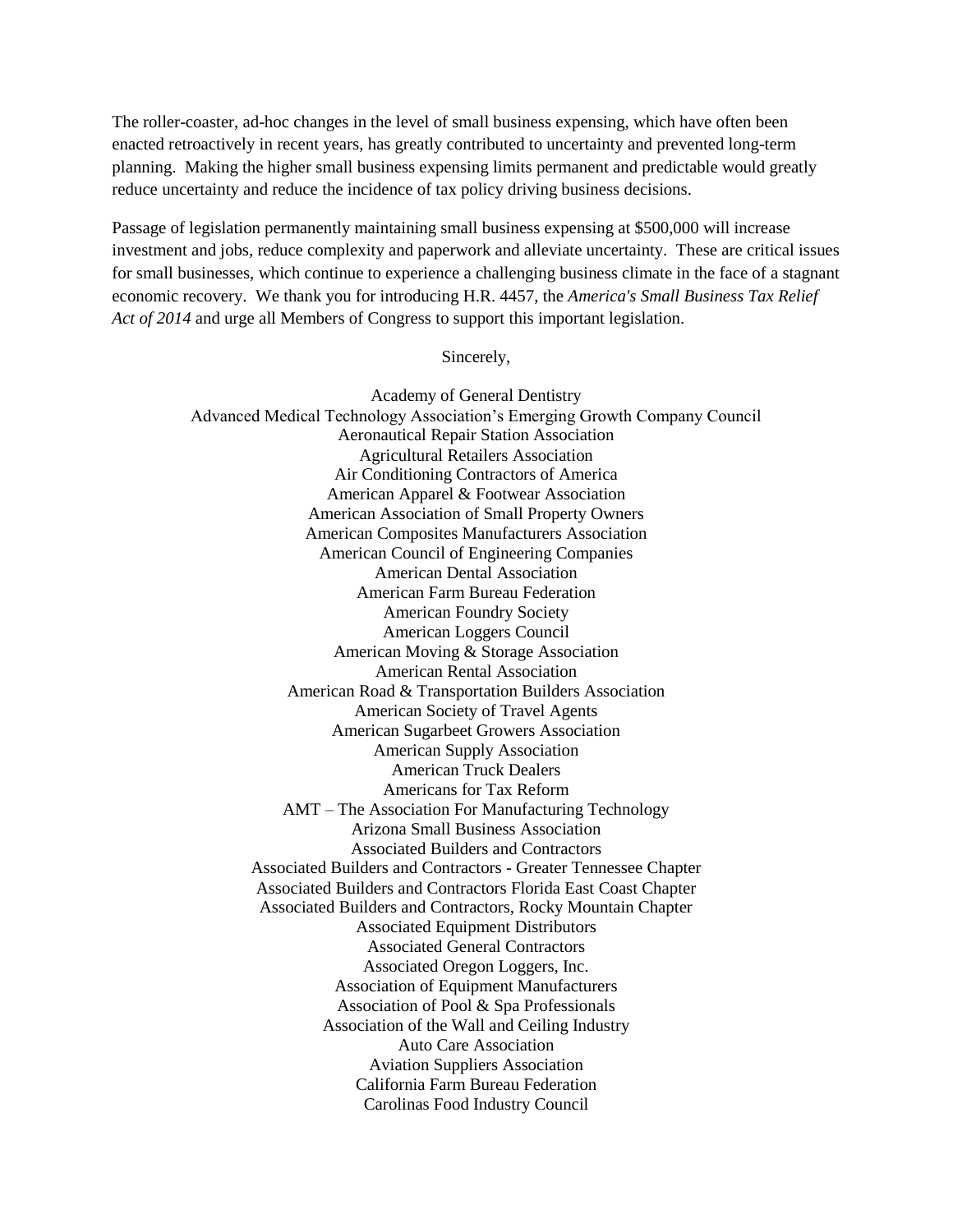CCIM Institute Chamber of Commerce Southern New Jersey Clean Water Construction Coalition Colorado Wyoming Petroleum Marketers Association Construction Industry Round Table Cotton Warehouse Association of America Delaware Retail Council Delaware State Chamber of Commerce Foodservice Equipment Distributors Association Great Lakes Timber Professionals Association Hearth, Patio & Barbecue Association Heating, Air-Conditioning and Refrigeration Distributors International (HARDI) Independent Electrical Contractors Indiana Chamber of Commerce Indiana Manufacturers Association Industrial Supply Association Inland Pacific Chapter Associated Builders & Contractors Institute of Real Estate Management International Association of Plastics Distribution (IAPD) International Cemetery, Cremation and Funeral Association International Council of Shopping Centers International Dairy Foods Association International Franchise Association International Warehouse Logistics Association Irrigation Association ISSA—The Worldwide Cleaning Industry Association Louisiana Logging Council Metals Service Center Institute Michigan Association of Timbermen Michigan Grocers Association Missouri Forest Products Association Modification and Replacement Parts Association Montana Equipment Dealers Association Montana Restaurant Association Montana Retail Association Montana Tire Dealers Association National Apartment Association National Association of Chemical Distributers National Association of Convenience Stores National Association of Electrical Distributors National Association of Home Builders National Association of REALTORS® National Association of Shell Marketers National Association of Wheat Growers National Association of Wholesaler-Distributors National Automobile Dealers Association National Beer Wholesalers Association (NBWA) National Cattlemen's Beef Association National Confectioners Association National Corn Growers Association National Cotton Council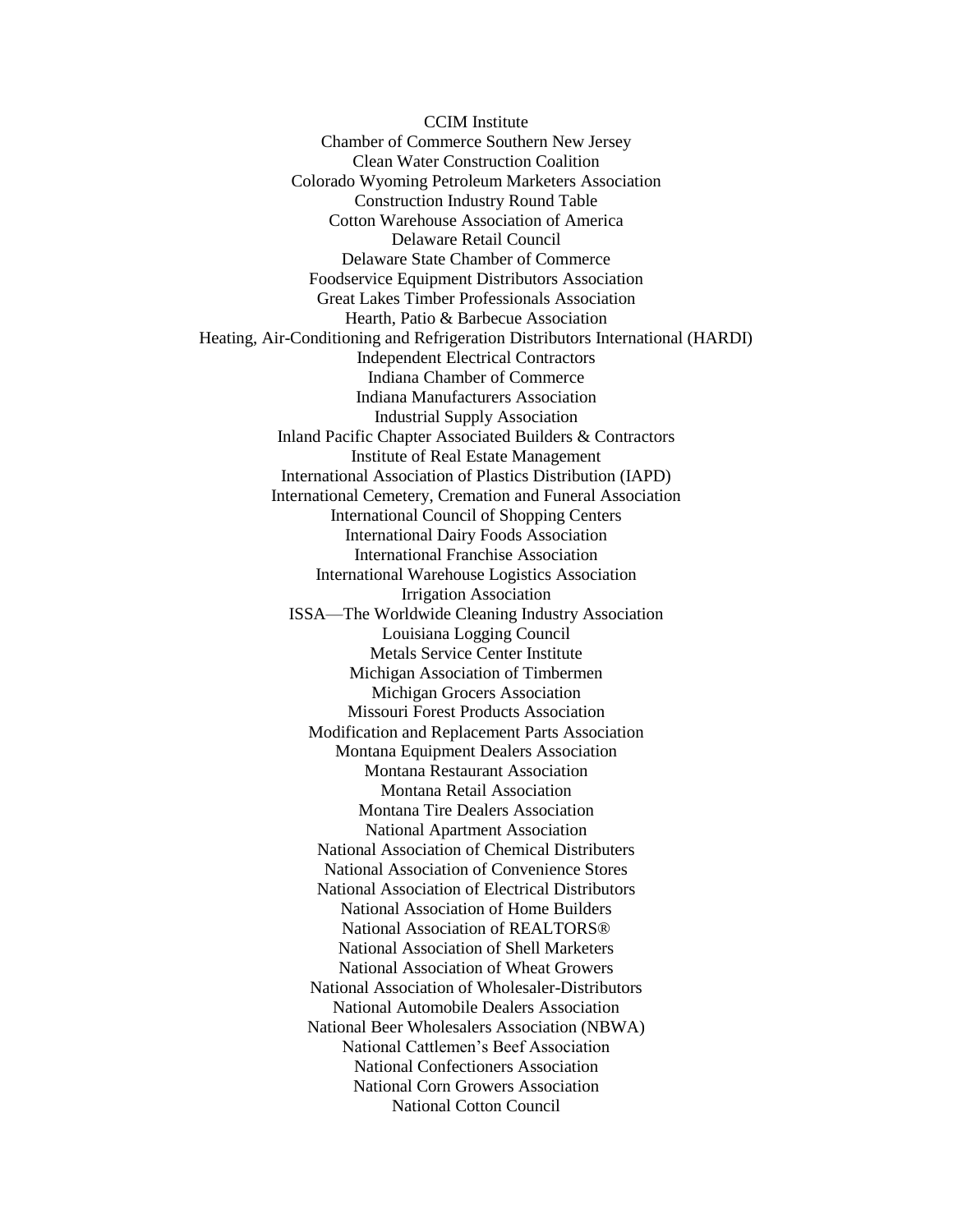National Council of Chain Restaurants National Electrical Manufacturers Representatives Association National Fastener Distributors Association National Federation of Independent Business National Funeral Directors Association National Golf Course Owners Association National Grocers Association National Lumber and Building Material Dealers Association National Marine Distributors Association National Multifamily Housing Council National Pork Producers Council National Potato Council National Propane Gas Association National Restaurant Association National Retail Federation National Roofing Contractors Association National Small Business Association National Sorghum Producers National Stone, Sand and Gravel Association National Utility Contractors Association (NUCA) NATSO, Representing America's Truckstops and Travel Plazas New Jersey Business & Industry Association Non-Ferrous Founders' Society North Carolina Retail Merchants Association North Country Chamber of Commerce North-American Association of Uniform Manufacturers & Distributors Northern Arizona Loggers Association NPES The Association for Suppliers of Printing, Publishing and Converting Technologies NTEA – The Association for the Work Truck Industry Ohio Grocers Association Outdoor Power Equipment and Engine Service Association Pacific-West Fastener Association Pennsylvania Chamber of Business and Industry Petroleum Marketers & Convenience Stores of Iowa Petroleum Marketers and Convenience Store Association of Kansas Petroleum Marketers Association of America Plumbing-Heating-Cooling Contractors—National Association Printing Industries of America Professional Logging Contractors of Maine. S Corporation Association SC Timber Producers Association Selected Independent Funeral Homes Small Business & Entrepreneurship Council Small Business Legislative Counsel Society of American Florists South Carolina Retail Association SouthWestern Association Specialty Equipment Market Association SPI: The Plastics Industry Trade Association Tennessee Hospitality & Tourism Association Textile Care Allied Trades Association